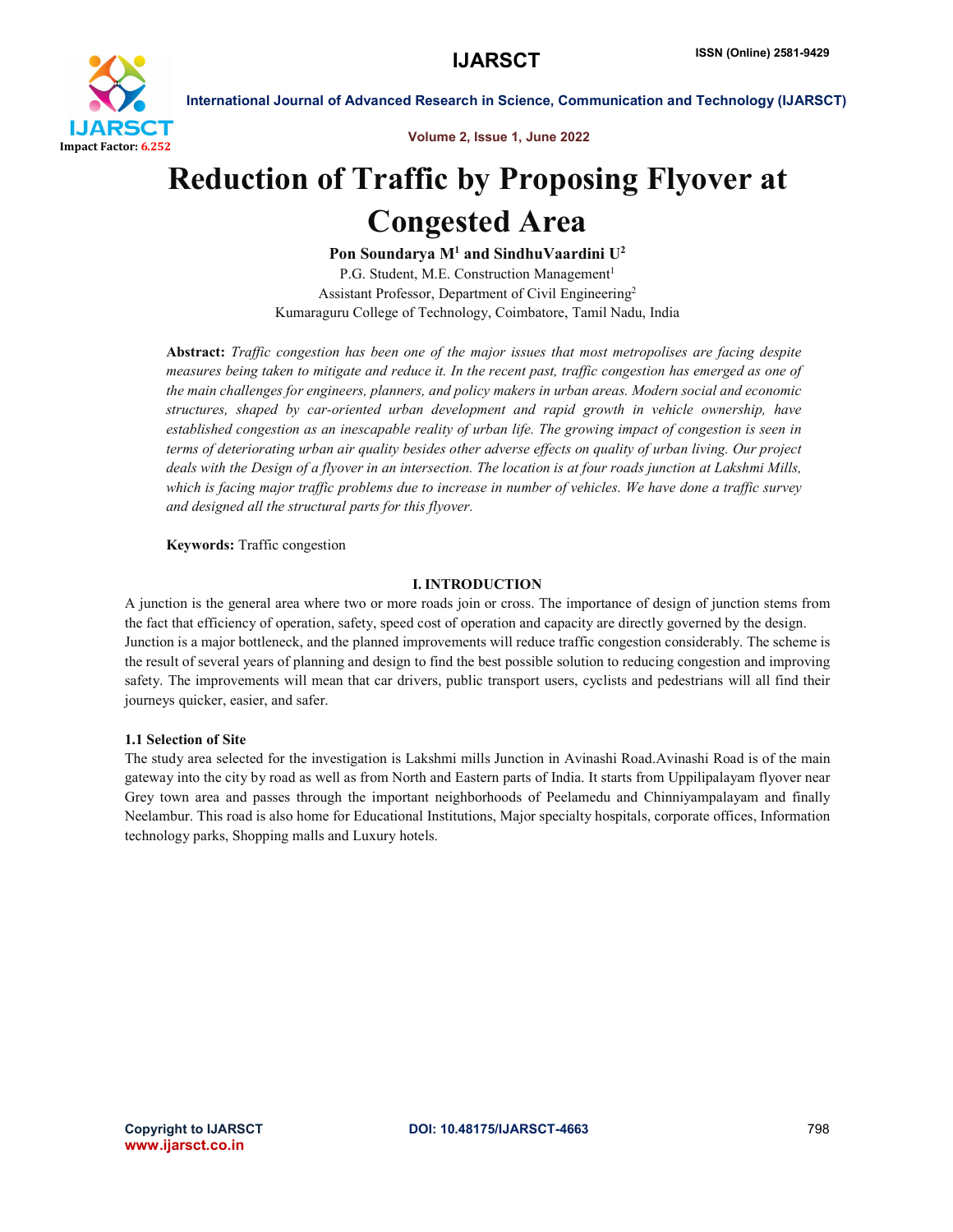



Volume 2, Issue 1, June 2022

Today, this road has turned to be the most important arterial road in the city. This road is the gateway to vehicles from East and North-East Tamil Nadu and bound for Tirupur, Erode, Salem, Vellore, Chennai, Bangalore. In recent years, the road was widened into a six-lane.

Roads are the backbones of any industrial setup, but unfortunately, the road leading to Avinashi becomes a quite bit trouble especially during peak hours. The study is mainly focused to investigate the traffic congestion and propose a proper solution for it.

www.ijarsct.co.in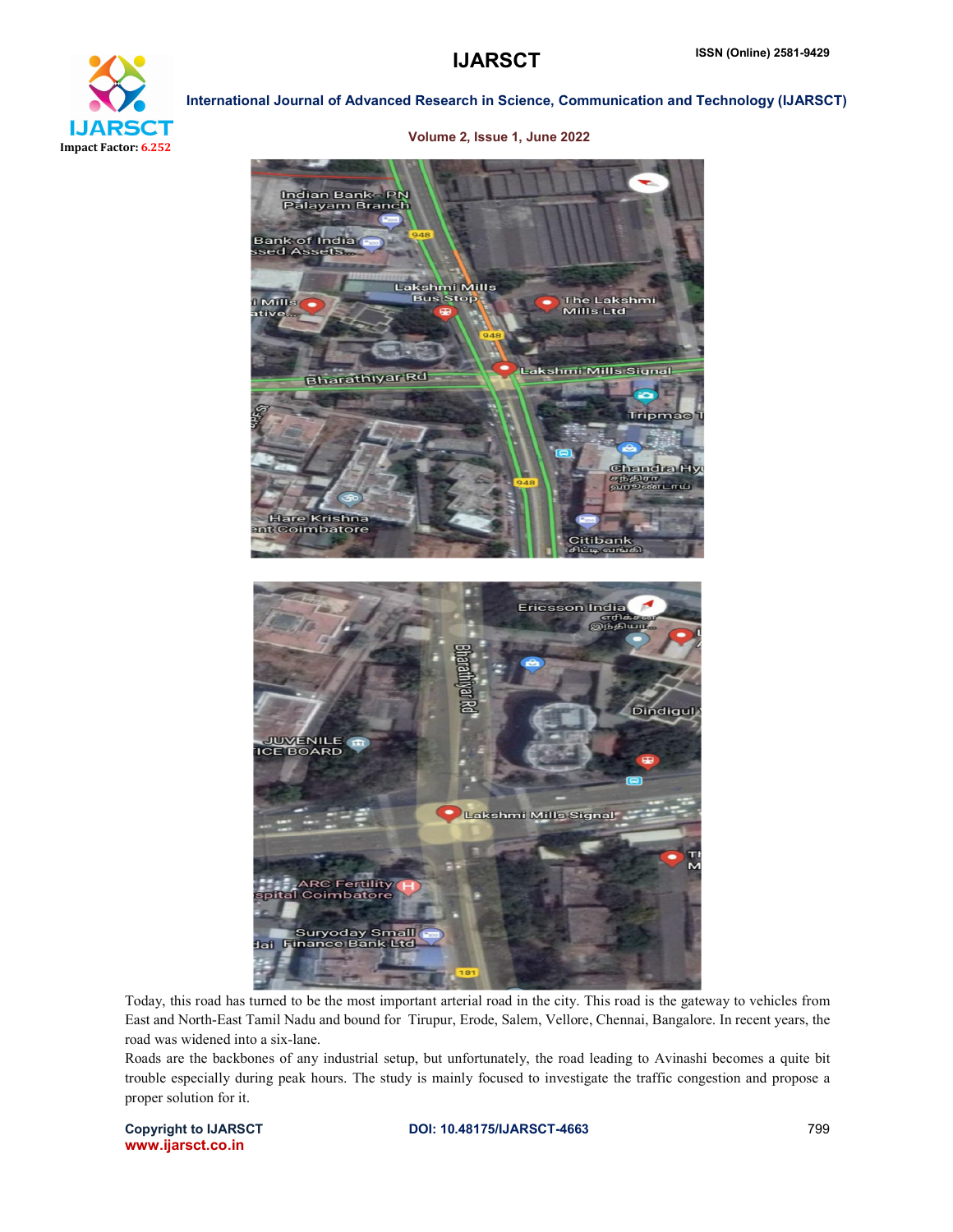

### Volume 2, Issue 1, June 2022

### II. GROWTH OF POPULATION

The population has increased drastically from the last few decades due to the exponential growth of industries. Other reasons for the increase in population are

- 1. Migrants from other states in search of work
- 2. Attracted to good weather conditions
- 3. Presence of educational and scientific institutions
- 4. Presence of industrial complexes



### 2.1 Traffic Survey

Traffic survey was made from 07.05.17 to 14.05.17, in the project site for 24 hours.

All the four arms of the site was observed and the number of vehicles passed was converted to PCU's (Passenger car unit).

### 2.2 Traffic Projection

The passenger car unit of a vehicle type has been found to be depends up on the size, and speed of the vehicle type and environment. They are not dependent on the flow and road width.

As per IRC: 92-2000, the traffic volume limit is10000PCUs/hour. The capacity of junction was estimated at 6547 PCU's / hour. The design period is taken as 30 years. One year would be taken for the construction. So, traffic is projection. So, traffic is projected for 31 years.

### 2.3 Necessity of Flyover

For easy traffic flow of agricultural goods and industrial goods without traffic congestion flyover or over bridges is essentially to overcome the traffic congestion required.

### 2.4 Design Consideration Slab

Slabs are the plate elements which carry the loads primarily flexure. They usually carry vertical loads. Under the action of horizontal loads, due to a large moment of inertial they can carry quite large wind and earthquake forces, and transfer them to beams. A reasonable thickness of slab can act as a rigid diaphragm under the action of horizontal load the rigid diaphragm is plate whose all element displace equally in the direction of applied in plane loads. The slab with sufficient thickness acts as rigid diaphragm when in plane horizontal loads like wind or earthquake are acting on it due to its very large in plane moment of inertia. As a result, its constraints the connected column to deflect equally in given horizontal direction of wind or earthquake loads.

### 2.5 Beam

Beams carry loads from slab and also direct loads such as masonry walls and their self-weights. The beam may be supported on the other beams or may be supported by column forming an integral part of the frame. Beams are primarily the flexural members.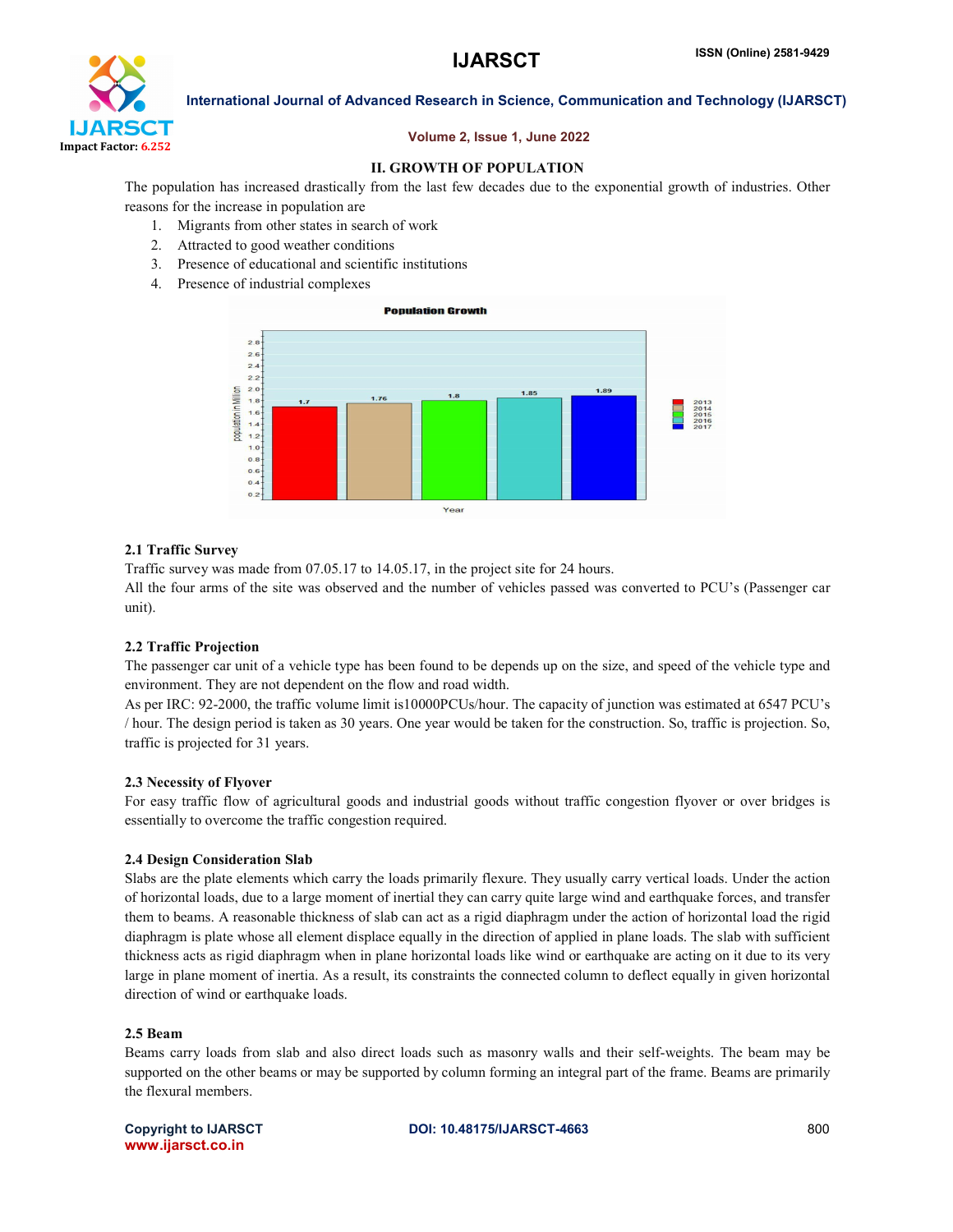

### Volume 2, Issue 1, June 2022

### COLUMN

Columns are the vertical members carrying loads from beams and from upper columns. The loads may be axial or eccentric. The importance of the column is greater than that of the beams and slab.

This is because, if one beam fails, it will be a local failure of one floor, but if one column fails, it can lead to collapse of a complete structure. The safety provisions adopted by the standards are therefore more for columns than for beams or slabs

### FOUNDATION

Foundation is the load transmitting members. The loads from the columns and the walls to be transmitted to the solid ground through foundation.

### LOAD AND STRUCTURE

The correct estimation of loads on a structure or a part of a structure leads the designer to the safe and economical design. It is very important that no load which is to be borne by the structure is over loaded.

Estimation of different types of loads expected to be borne by the structure throughout its design life. Different kinds of loads may be estimated by using respective Indian Standard Codes of practice.

Determination of worst combination of loads that may occur at one throughout the life of structure. The standard codes of practice give guidelines for this. All the loads are not expected at the same time for example, IS-875, wind and seismic force need not be considered as acting simultaneously. The earthquake is a rare phenomenon. It is therefore very unlikely that the maximum earthquake coincides with maximum of other occasional forces like wind, flood etc., therefore for the design purpose these are assumed not to occur simultaneously.

### TYPES OF LOADS:

### DEAD LOAD:

Dead loads are the load due to self-weight of structure or structural members. Dead loads and static loads remain reasonably constant throughout the life of a structure. The unit weight of different materials may be taken from IRC:21- 2000 code of practice for design loads for the buildings and structures part 1 dead loads.

### LIVE LOAD:

Live loads are loads which are not steady unlike the dead loads they can change their magnitudes. Live loads are comprehensively described in tables 1 and 2 IRC:21-2000 part 2 imposes loads.

### IMPACT LOAD:

Impact load are the loads caused by the vibration of live loads.



## **Components Of Flyover**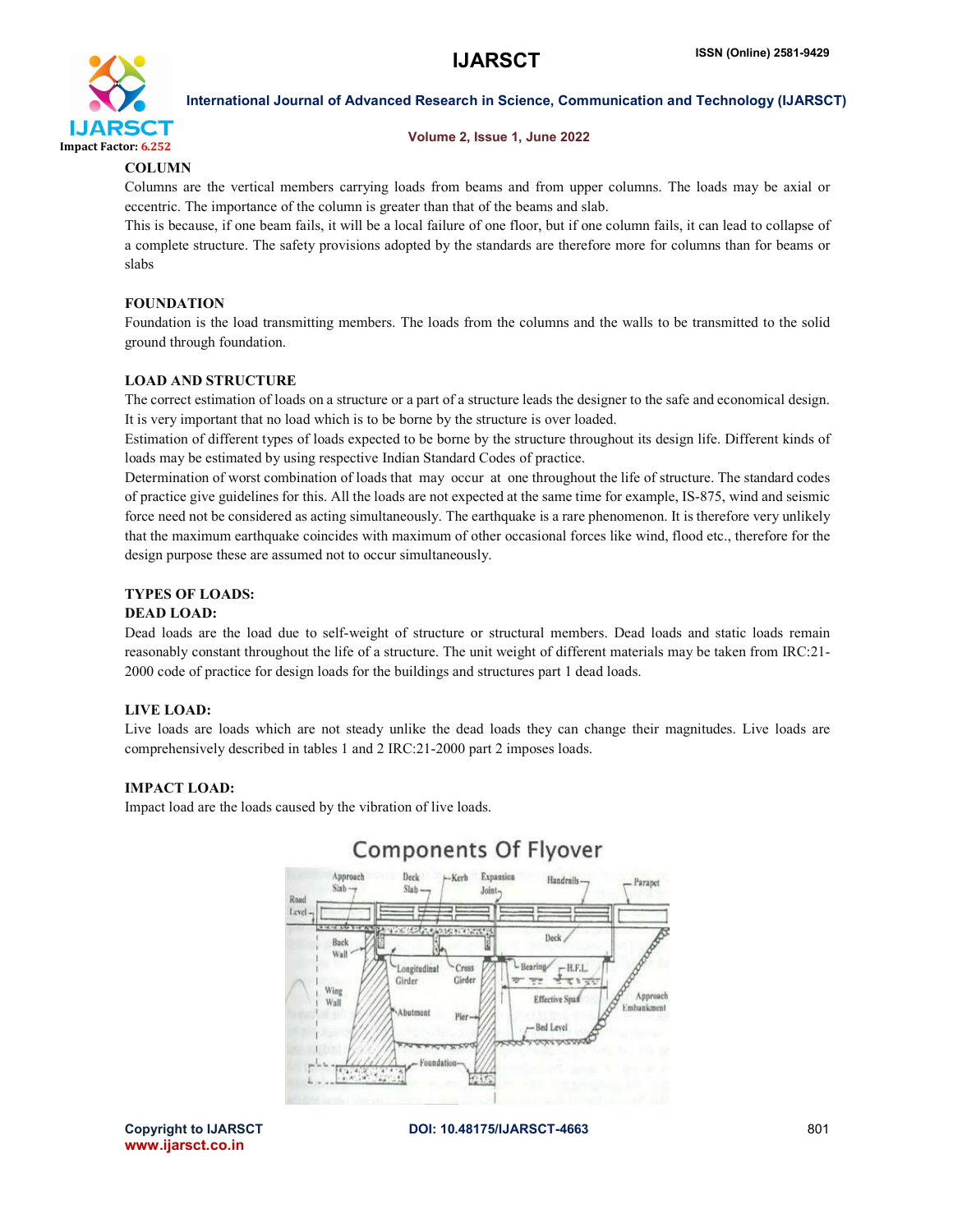

### Volume 2, Issue 1, June 2022

### III. PRELIMINARY DESIGN

Clear roadway  $= 8 \text{ m}$ 

Assume five T-beams spaced at 2.5m c/c Width of bearing (assumed) =  $0.8$  m Effective span of T- beam =  $20$  m Assume cross beams at 4 m centers.

M20 grade concrete according to IS : 456-2000 and Fe415 steel confirming to IS : 432-1982 will be used.

### IV. DESIGN OF DECK SLAB

Slab is supported on the four sides by the beams. Thickness of the slab  $= 250$  mm Thickness of the wearing coat = 80 mm Span in transverse direction = 2.5 m c/c Span in longitudinal direction = 4 m c/c

Max.BM. Due to dead load: Total weight =  $8.2$ KN/m<sup>2</sup> Total dead  $load = 57.646KN$ Moment along longer span = 0.992KNm Moment along shorter span = 2.85KNm Class AA loading track located for Max. BM on deck slab. Track contact length taken from IRC:6-1996 bridge code section II BM. along shorter span = 31.18KNm BM. along longer span = 10.32KNm Live load BM due to IRC class AA wheeled vehicle: BM. Due to wheel 1: BM. along shorter span = 16.28KNm BM. along longer span = 13.21KNm BM. Due to wheel 2: Net BM along shorter span = 0.690KNm Net BM along longer span = 0.37KNm BM. Due to wheel 3: Net BM along shorter span = 4.58KNm Net BM along longer span = 4.01KNm BM due to wheel 4: Net BM along shorter span = 17.15KNm Net BM along longer span = 3.05KNm BM due to wheel 5: Net BM along shorter span = 17.15KNm Net BM along longer span = 3.05KNm BM due to wheel 6: Net BM along shorter span = 8.92KNm Net BM along longer span = 1.59KNm Total BM along shorter span = 67.18KNm Total BM along longer span = 54.26KNm Design of BM Design BM along shorter span= 84.046KNm Design BM along longer span = 66.30KNm

### Reinforcement

Shorter span: Use 16mm dia bars at 120mm c/c spacing as main reinforcement. Longer span: Use 16mm dia bars at 200 mm c/c.

Cantilever slab design Moment due to unit load: Total max. moment due to dead load = 18.33KNm Moment due to live load: Max. moment due to live load= 55.73KNm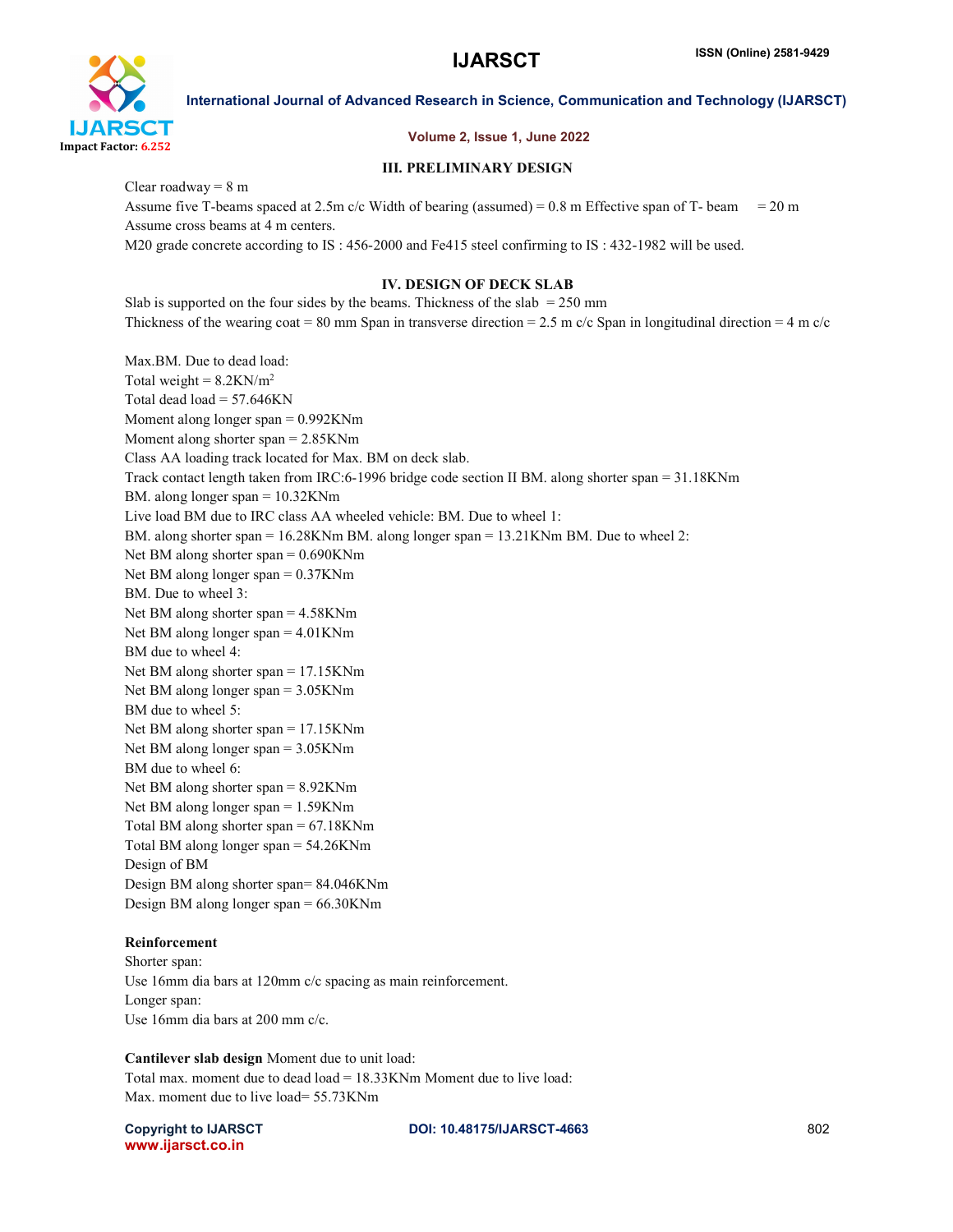

### Volume 2, Issue 1, June 2022

Reinforcement: Total moment due to DL.  $&LL = 111.84KNm$  Area of main reinforcement: Provide 16mm dia bars at 110mm c/c BM for distribution reinforcement: Use 12mm dia bars at 220mm c/c

### Design of cross beam

Dead load for design: Total slab load =  $6.25$ KN/m<sup>2</sup> Total load of cross beam =  $11.88$ KN/m BM at a distance  $1.475 = 16.28$ KNm

### Check for shear:

Shear stress,  $T v = 1.56N/mm^2$ From table 19 of IS456:2000 for Pt value Nominal shear stress  $\frac{C}{C}$  c =3.1N/mm<sup>2</sup> T v <T cHence safe.

### V. DESIGN OF FOOTING

Axial load  $=$  5000 kN S.B.C. of Soil,  $q0 = 245$  kN/m<sup>2</sup> Angle of repose,  $\varphi = 30^{\circ}$ Weight of soil,  $We = 20$  kN/m<sup>2</sup> Concrete grade = M20 Steel grade = Fe 415

### Load:

Load of column  $=$  5000 $k$ N Self-weight =  $500kN$  Total load =  $5500 kN$ 

### Reinforcement:

 $\text{Ast} = 6378.82 \text{ mm}^2$ Provide 28mm dia bars at 90mm c/c.

### Check for shear:

 $\tau c = 3.1$  N/mm<sup>2</sup>  $\tau v = 2.05 \text{ N/mm}^2$ τv < τc Hence safe.

### VI. DESIGN OF RETAINING WALL:

Height of embankment above ground  $level = 4.4m$ Unit weight of soil =  $20 \text{ kN/m}^3$ Angle of response  $= 30^\circ$ Safe bearing capacity of soil =  $245$  kN/m Co-efficient of friction  $= 0.5$ Use M25 concrete and Fe415steel

Design of toe slab: Provide 16mm dia bars at 220mm c/c

### Design of Shear key:

Provide 16mm dia bars at 200mm c/c.

www.ijarsct.co.in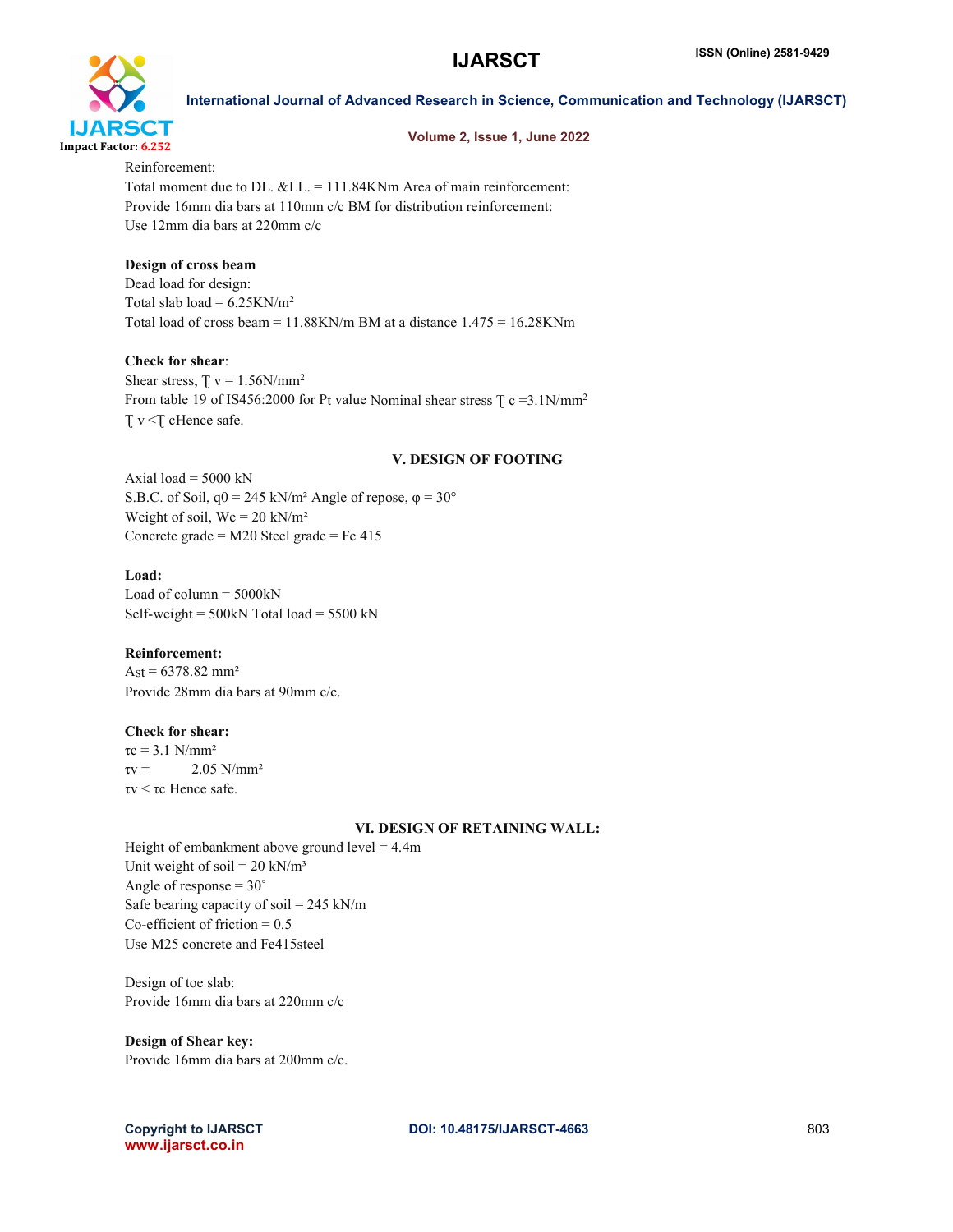

### Volume 2, Issue 1, June 2022

### VII. CONCLUSION AND RECOMMENTATION

Implementation of a Roundana flyover requires more area in that place and so Corporation is planning to propose a long expressway flyover for a length of 6km between SITRA and LAKSHMIMILLS JUNCTION. The project deals with more economy and there may be reduction in the existing lanes for a complete length of the expressway which leads to further increase in the congestion. And so we are proposing a short length flyover and thus minimizing the complete reduction of lanes and to be economically feasible. The introduction of this short flyover results in:

- Reducing the travelling time of vehicles.
- Economical savings of fuel consumption.
- Through flyovers plenty of time is saved avoiding congestion.
- Pollution effect is reduced.
- Flyovers reduce the risk of accidents.

Flyovers also contribute a lot to the aesthetics of the city. The persons travelling on the flyover can enjoy the panoramic view of the city. Flyovers have many advantages, but shortcomings arise only because of some mistakes committed during the construction or due to improper planning, etc.

### TRAFFIC FLOW AFTER CONSTRUCTION



www.ijarsct.co.in

Copyright to IJARSCT **DOI: 10.48175/IJARSCT-4663** 804